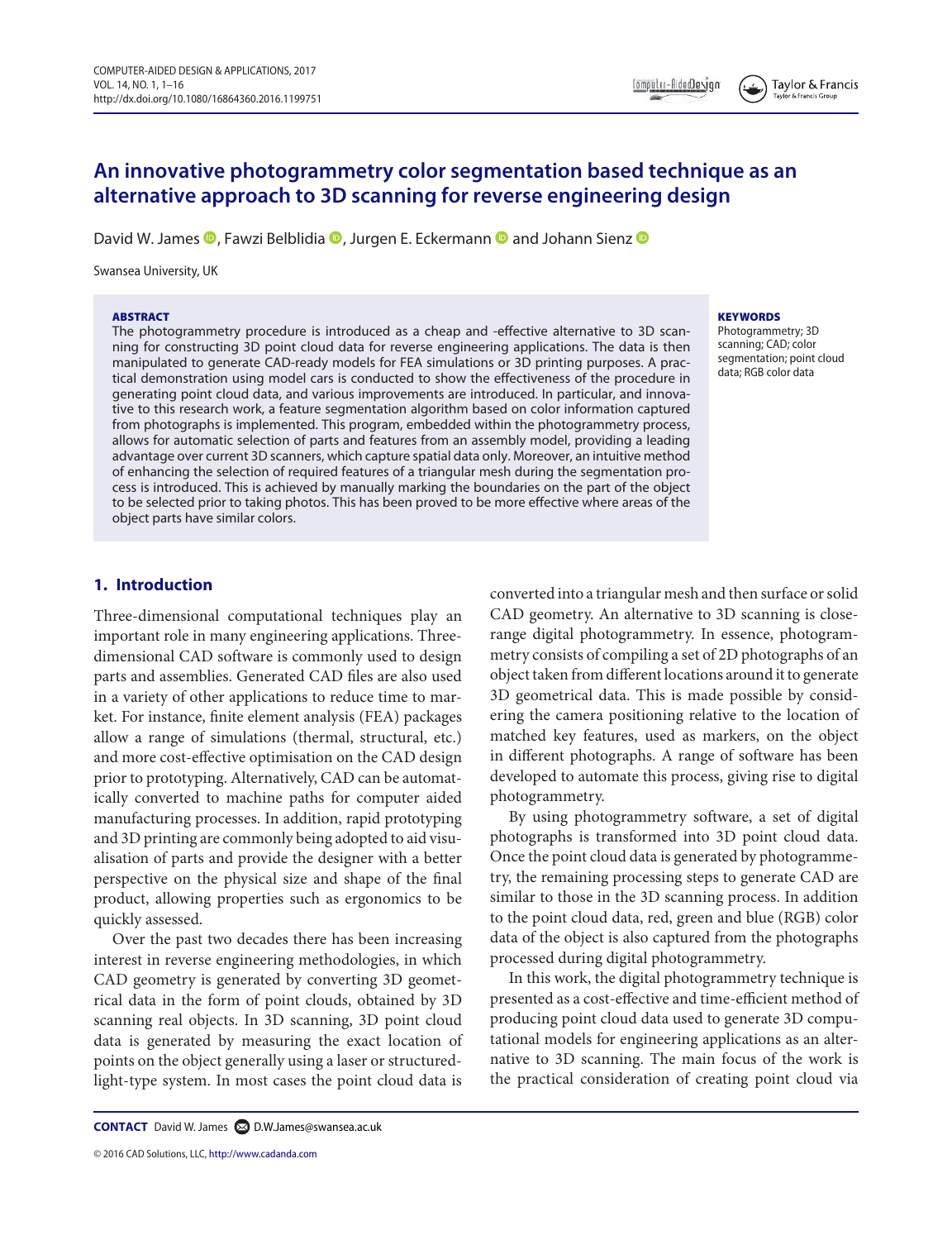photogrammetry and the conversion of this data into triangular meshes using available commercial software. Further to this, a novel procedure to segment a triangular mesh into different named features using RGB color data is implemented and fully explored, using model cars as the subjects.

The outline of this article is as follows. In the section "Background", differences between 3D scanning and photogrammetry are described in detail and the readiness of these processes for engineering applications is outlined. Moreover, the section continues with the description of different types of segmentation and the use of RGB color data. The section "Methods" focuses on the description of the photographic setup, including camera, positioning and models, and introduces the software used to generate point clouds and the algorithm developed to handle the segmentation feature. "Photogrammetry – practical considerations" presents practical considerations to achieve the best results. This is followed by the section "Results and discussion".

### **2. Background**

The steps involved in generating point cloud data through either 3D scanning or photogrammetry are compared and discussed. This is followed by a detailed discussion of the novel segmentation process developed as a means of separating an object assembly into useful parts.

#### *2.1. 3D scanning and photogrammetry*

Photogrammetry generates 3D geometry from a series of 2D photographs of an object taken from different positions. Starting from the position of the camera, and by identifying and matching corresponding points in each image, a 3D model is constructed through a triangulation procedure, the principle of which is shown in Fig. [1.](#page-1-0) Unique 3D locations are calculated by using the known translations and rotations of the camera positions for



<span id="page-1-0"></span>**Figure 1.** The principle of triangulation. (a) Using a single photo the possible point of origin of a light ray reflected from the subject is at any position on the line tracing intersecting the subject and the image sensor pixel; (b) with multiple photos the lines tracing the paths of the light rays intersect at a unique location allowing is position in 3D space to be defined.

multiple photographs and identifying and matching key features in the photographs. Fig. [1\(](#page-1-0)a) shows that the location of a point in a single photo may be anywhere on the line tracing the path of a light ray intersecting the image of the point on the camera sensor and the actual point in 3D space, whereas with two or more images and known camera positions, as in Fig. [1\(](#page-1-0)b), the location of the point in 3D space is uniquely identified at the position where the light ray paths intersect.

<span id="page-1-4"></span>The theory of generating 3D positions from a series of 2D images considerably pre-dates 3D scanning [\[12\]](#page-14-0). However, until recently the technology to automate the process to recognise and match features in images and the computational power required to generate enough points to formulate useful datasets was lacking.

Nowadays, several relatively cheap or free photogrammetry software packages are available for standard desktop PCs, including:

- Autodesk 123D Catch [\[1](#page-14-1)],<br>• Agisoft Photoscan (which)
- Agisoft Photoscan (which is used in this work) [\[4\]](#page-14-2) and
- Photo Modeler [\[18](#page-15-0)].

<span id="page-1-5"></span>Computational processing power has significantly increased over the past few decades. Likewise, the development of digital cameras means that digital image formats and related computer software are commonplace. In addition, triangulation algorithms such as Lowe's Scale-invariant feature transform SIFT [\[14\]](#page-15-1) and its variations [\[5](#page-14-3)] have proved to be computationally efficient in correctly identifying and matching corresponding key points in a collection of photographs with different scales and transformations.

<span id="page-1-1"></span>In general, the equipment used in the photogrammetry process is far cheaper and simpler than 3D scanners. However, some care is required at the image capturing stage to acquire photographs with the required characteristics for the photogrammetry procedure. Once images have been captured, little user input is required to generate 3D point cloud data. Moreover, the learning curve for the photogrammetry procedure is not as steep as for 3D scanning. In most cases of reverse engineering applications, capturing images of an object, and especially a large object such as a full-scale car, is faster and more cost-effective than 3D scanning [\[10\]](#page-14-4). The steps required to generate 3D CAD data from photogrammetry and 3D scanning are shown in Fig. [2.](#page-2-0)

<span id="page-1-3"></span><span id="page-1-2"></span>One criticism of photogrammetry relates to the low accuracy and resolution of the generated data in contrast to 3D scanning; fine details cannot be as accurately represented [\[6\]](#page-14-5). However, several authors have demonstrated that this evolving technique remains an effective tool, providing acceptable accuracy for engineering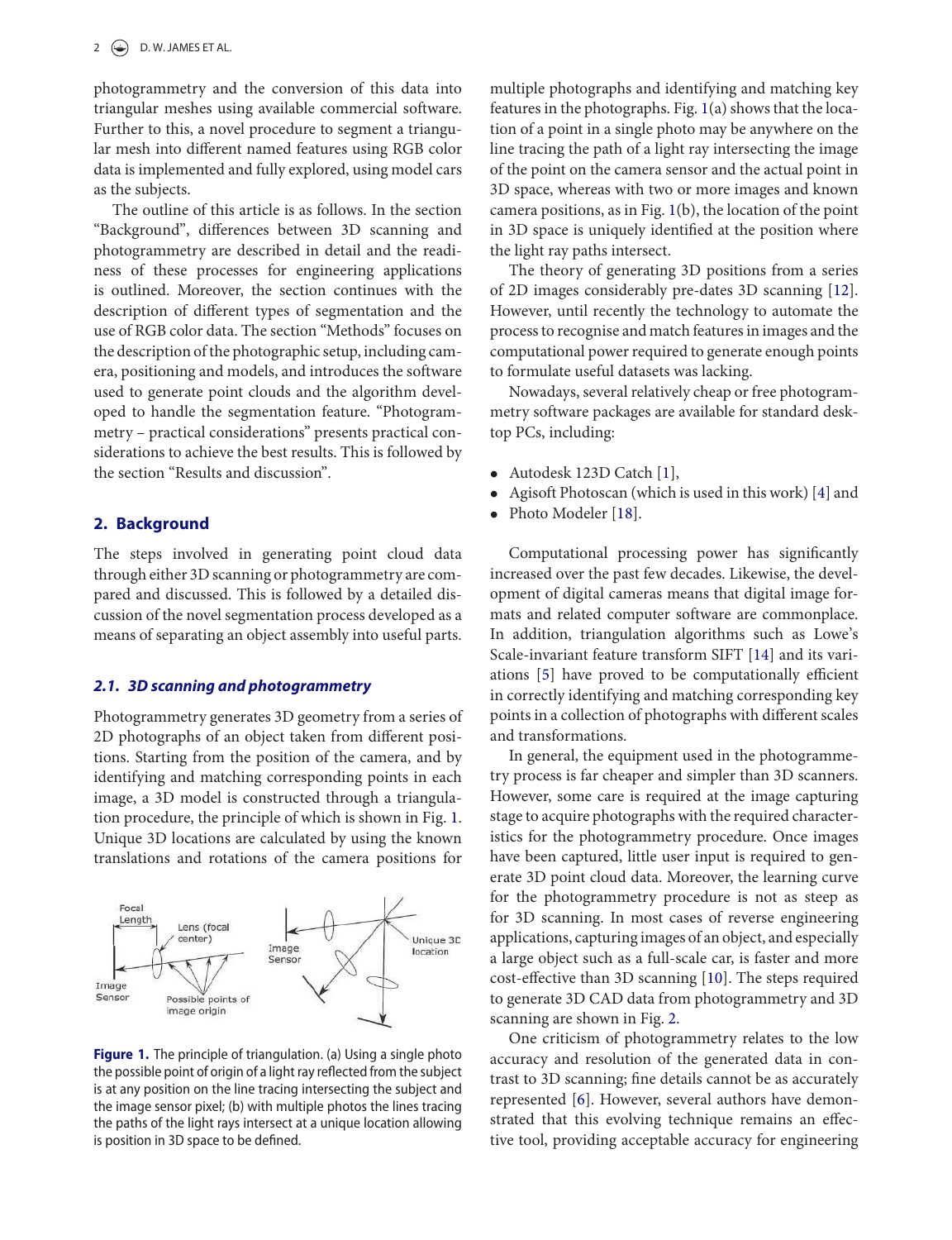

<span id="page-2-0"></span>**Figure 2.** Steps required for generating 3D CAD data from 3D scanning and from photogrammetry (steps common to both processes are shown in blue).

applications. For instance, Luhmann [\[16\]](#page-15-2) stated that, for industrial applications, length measurement errors (LMEs) are the largest source of measurement error in photogrammetry. An LME is the error in the maximum distance between two points on an object. With a camera of sufficient resolution, LME values below 80 μm from objects with maximum dimensions of 2 m in orthogonal directions are possible. Golparvar and his co-authors [\[9](#page-14-6)] found that while the accuracy of point clouds resulting from images is lower than from laser scanning, an advantage of using images is that useful semantic information can be extracted about progress on construction sites in an easy-to-use and time-efficient manner. Furthermore, González-Jorge and his colleagues [\[10](#page-14-4)] demonstrated that both laser scanning and photogrammetry procedures are suitable for obtaining geometrical parameters in a car-testing environment in accordance with UNE and ISO standards. The authors cited lower equipment cost, portability and lower data-acquisition times as significant advantages of photogrammetry when compared with 3D scanning.

### *2.2. Segmentation*

Segmentation is the process of separating the complete scan of an object assembly into constituent components

<span id="page-2-9"></span><span id="page-2-7"></span><span id="page-2-6"></span><span id="page-2-5"></span><span id="page-2-4"></span><span id="page-2-1"></span>[\[3\]](#page-14-7). In reverse engineering applications there are two types of segmentation, generally referred to as: a) geometric segmentation; and b) feature segmentation. In the case of geometric segmentation, scanned objects are segmented into different 3D CAD primitives such as planes, surfaces and cylinders; see, for instance, the work of Várady *et al.* [\[23\]](#page-15-3), Vosselman *et al.* [\[25](#page-15-4)], Rabbani *et al.* [\[19,](#page-15-5) [20](#page-15-6)] and Masuda and Tanaka [\[17](#page-15-7)]. Software such as Geomagic Studio [\[8\]](#page-14-8) and Rapidform [\[21](#page-15-8)] contain algorithms that recognise and segment point cloud and mesh data into primitives and surfaces. In addition, whilst most of the geometric segmentation procedure is automatic, there is still some user control for efficient 3D CAD primitive recognition

<span id="page-2-8"></span>Feature segmentation separates an object assembly into named features representing specific parts and/or functionalities. For instance, named features recognisable on the outside of a car would include: doors, windows, lights, tyres and number plates. When a part consisting of multiple features has been scanned or photographed, feature segmentation and/or removal of some features is required in most situations [\[24](#page-15-9)]. It has been observed that when geometric segmentation techniques are adopted as a route to feature segmentation, over-segmentation often occurs, owing to each feature being composed of several geometric primitives [\[26\]](#page-15-10). In many cases, therefore, it is desirable to perform feature segmentation prior to geometric segmentation, firstly dividing the scanned part into useful components and then geometrically segmenting each component independently.

<span id="page-2-10"></span><span id="page-2-3"></span><span id="page-2-2"></span>It is a simple task for a software user to identify named features belonging to a scanned object. Nonetheless, manually segmenting a point cloud or triangular mesh with well-defined boundaries is an extensively time-consuming and tedious task. Tools to aid the user recognise the features boundaries', especially features that do not have pronounced geometrical deviations at boundaries, are therefore extremely desirable.

In using photogrammetry to create 3D point cloud geometry, additional valuable information in the form of color is gathered at the same time as the geometrical data, and is stored either as a set of RGB color data values at each point or as a texture map. Software such as Photoscan [\[4\]](#page-14-2) and 123D Catch [\[1\]](#page-14-1) can assign RGB color values from the photographs to points and triangles created. The RGB-D images created from the gathered color information are useful in generating 3D data and segmenting different objects [\[13](#page-14-9)]. Color-based segmentation on the point cloud has been demonstrated by Zhan and co-workers [\[26\]](#page-15-10). Their procedure is fully automated, as the user has no input into selecting the set of starting points for the segmented regions.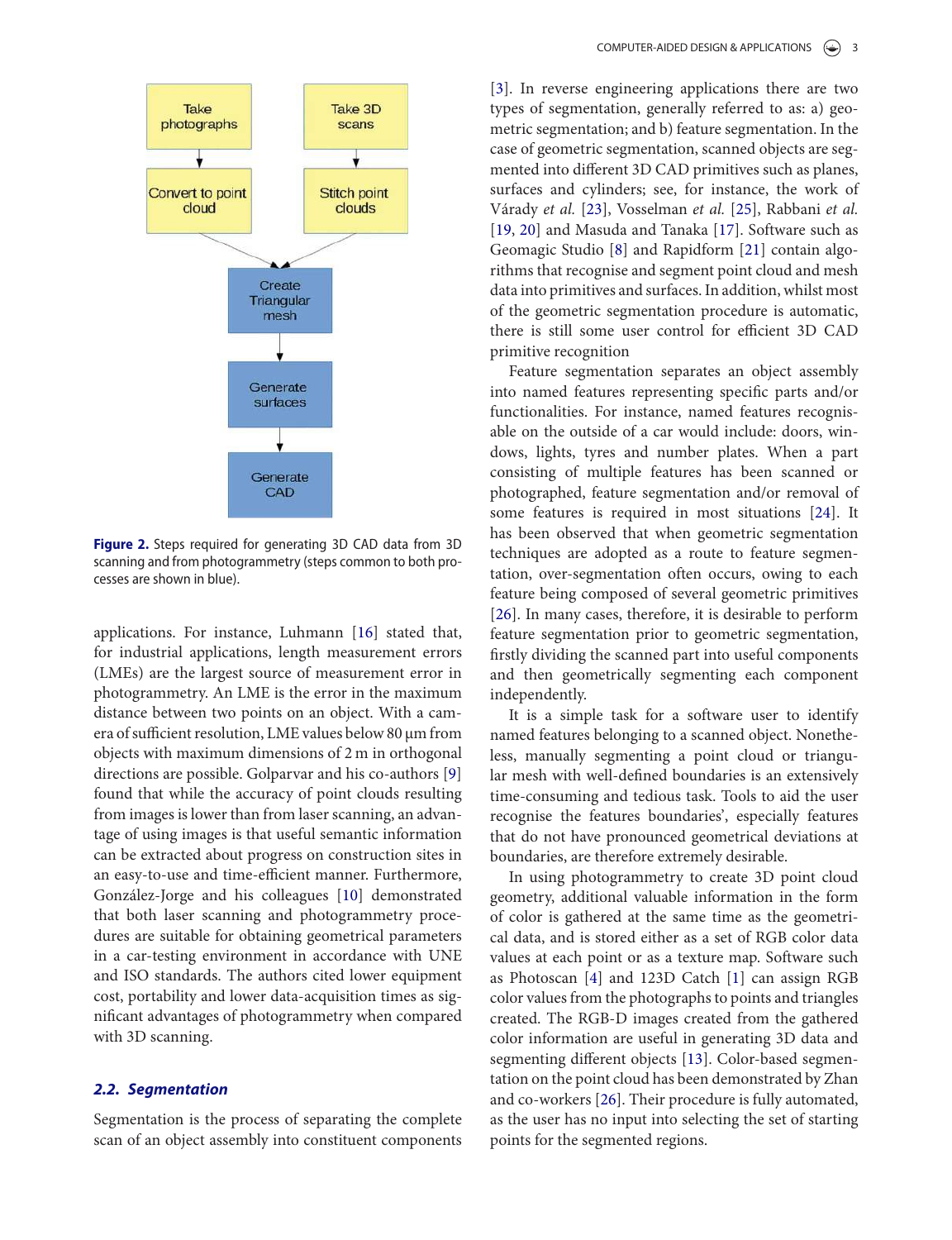In the present work, two model cars are used as objects on which to apply and demonstrate the photogrammetry technique and the novel color segmentation procedure. Practical steps are introduced, supported by the use of numerical photogrammetry software and algorithmic programming, to generate feature-segmented 3D triangular meshes from 2D images. These steps demonstrate the ease and convenience of photogrammetry as a means of generating 3D geometric datasets in the form of point clouds and triangular meshes. The data is then used to create CAD using reverse engineering software. The application of the color information in the segmentation process is novel and is implemented (algorithm chart presented in Fig. [9](#page-6-0) below) using the Python language in the Geomagic scripting environment to featuresegment triangular mesh data. The developed algorithm is designed as an interactive tool to aid the user in selecting regions from a set of initial triangles on the mesh. A pre-photography step is also suggested, in which colored boundaries are manually marked out on the object prior to photographing for quick-and-easy feature segmentation during the post-processing of the mesh data. Although an example of CAD surfaces is presented, the focus in the work remains on the generation of the point cloud and feature segmentation of the triangular mesh by color. Additionally, methodologies for generation of CAD from point clouds are common to 3D scanning and photogrammetry and are well documented; see, for example [\[7,](#page-14-10) [22\]](#page-15-11).

# <span id="page-3-2"></span><span id="page-3-1"></span>**3. Methods**

In this section, the methods used in this work are discussed. The first sub-section describes the photographic setup, including details of the models, camera and camera positioning. The second sub-section lists the software adopted for each stage of the point cloud creation and feature segmentation and gives details of the colorsegmentation algorithm developed.

#### *3.1. Photography procedure adopted*

The subjects of this work are a 1/42 scale model Jaguar E-type car and a 1/32 scale model Ford Gran Torino (see Fig. [3\)](#page-3-0). In order to reduce the shininess of the surfaces while taking photographs, the models are coated with talcum powder applied by hand, with the excess then being shaken off to ensure that the underlying colors of the models could be clearly seen.

Photographs are taken at thirteen equally rotationally transformed locations (about the center of the model) at three height levels, giving thirty-nine images in total for each model. The first photo at each height is in line with the rear of the model and the final photo is in line with the front of the model, with images taken of the front, rear and one side of the car. Between each photo, the camera position is rotated by fifteen degrees around the center point of the model with the camera focused approximately at the model's center. A template marked with the angular increments is provided to align the camera frame. For each photo, the marker is located approximately at the bottom of the center of the frame, therefore keeping the distance from the camera to the center of the model roughly constant. A white screen is placed around the model to give a featureless background, in order to minimise the contribution of background features to the digital photogrammetry procedures and aid masking (see section [5.1\)](#page-9-0). The positioning of the camera at a single height relative to the model is shown in Fig. [4.](#page-4-0)

Fig. [5](#page-4-1) shows typical photographs of one of the models at a single height with a systematic camera movement to a new location.

Similarly, Fig. [6](#page-4-2) shows three images of one of the models taken at the same camera position but with the camera at different heights. The camera is angled so that it is focused on the center of the model. In the first image the camera is approximately parallel with the door of the car model, in the second it is angled at approximately twenty-five degrees to the horizontal and in the third it is at approximately forty-eight degrees to the horizontal.

<span id="page-3-0"></span>

**Figure 3.** Model cars used in this work a) Ford Gran Torino, b) Jaguar E-type.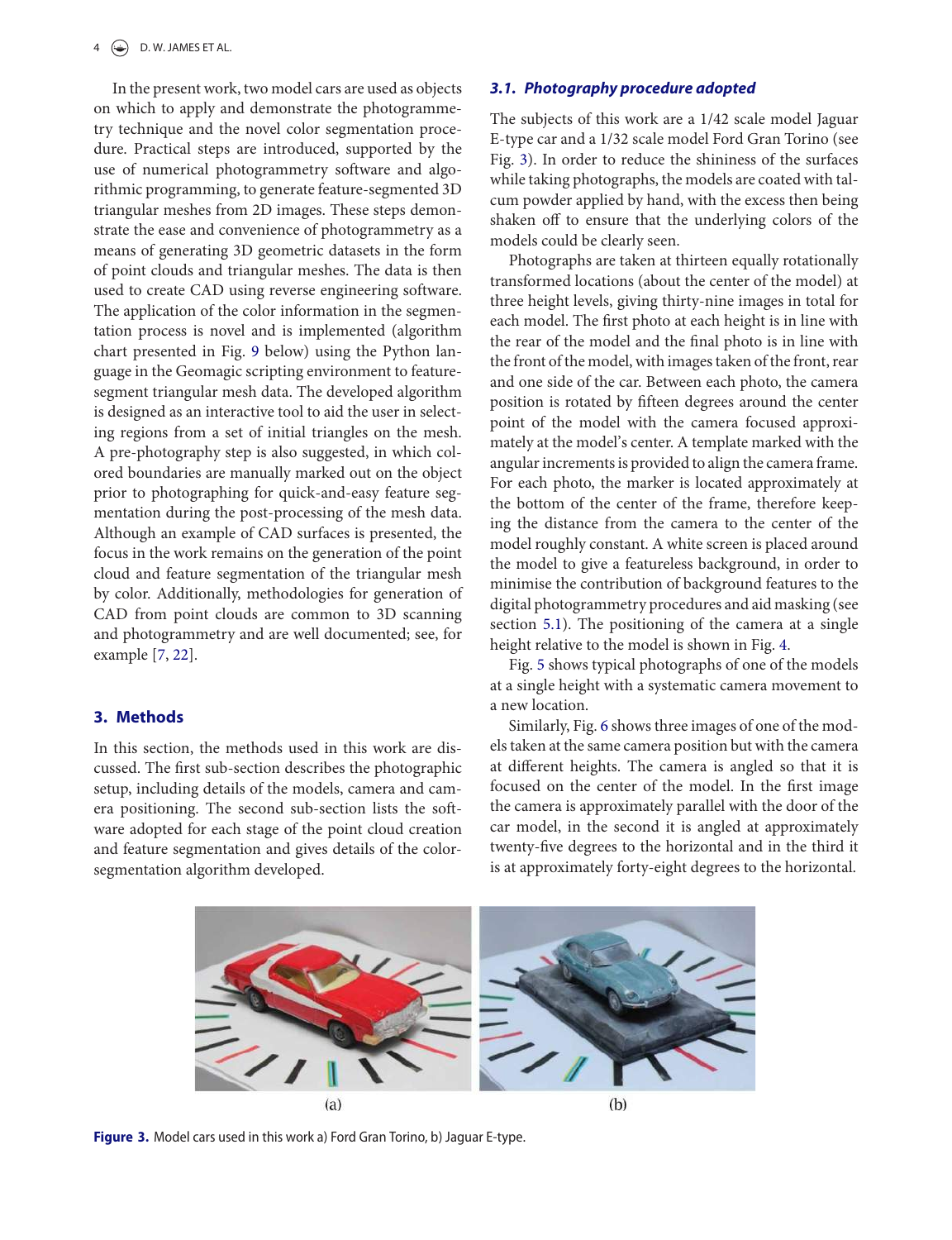

<span id="page-4-0"></span>**Figure 4.** 2D schematic showing camera positions with angler translation for a complete set of photos at a single height.

A Canon 550d 18.9 MP digital SLR camera with a Canon EF 50 mm F/1.8 II prime lens is used in this work. The camera is mounted on a tripod. The total cost of the camera, lens and tripod is less than £500. The camera is operated in aperture priority mode with the aperture set to F/11, the ISO set to 200 and the shutter speed selected automatically. With the relatively low aperture size and low ISO, the resulting shutter speeds are long to compensate for the low exposure, so it is crucial that the camera is kept steady to avoid blurring. Using a two-second delay between pressing the camera trigger and taking the photo allows the camera to stabilise and minimise blur. Images are saved in JPEG format. With prior care and consideration, the thirty-nine photos required for reconstruction of this model can easily be captured within an hour.

#### *3.2. Software and color segmentation*

An academic version of Agisoft Photoscan software [\[4](#page-14-2)] is selected to generate the point clouds from the photographs, whilst point cloud cleaning and generation of triangular meshes is performed by Geomagic Studio [\[8\]](#page-14-8). Feature segmentation by color is implemented in the Python language within the Geomagic scripting environment.

The aim of the color segmentation is to subdivide the triangular mesh into selections of connected triangles of the same color (within a given tolerance). Practically, two triangles of the same color are considered to be connected if a path is traced between them consisting of triangles with the same color within the tolerance. In this way different areas of the same color are separated into different selections (for instance, each tyre of a car is a separate selection despite being the same color and part of the



**Figure 5.** Photos of the model taken with different angle translations with camera at constant height and center of model approximately centered within the frame.

<span id="page-4-2"></span><span id="page-4-1"></span>

**Figure 6.** Photos of the model taken for different height translations with camera approximately focused on the center of the model.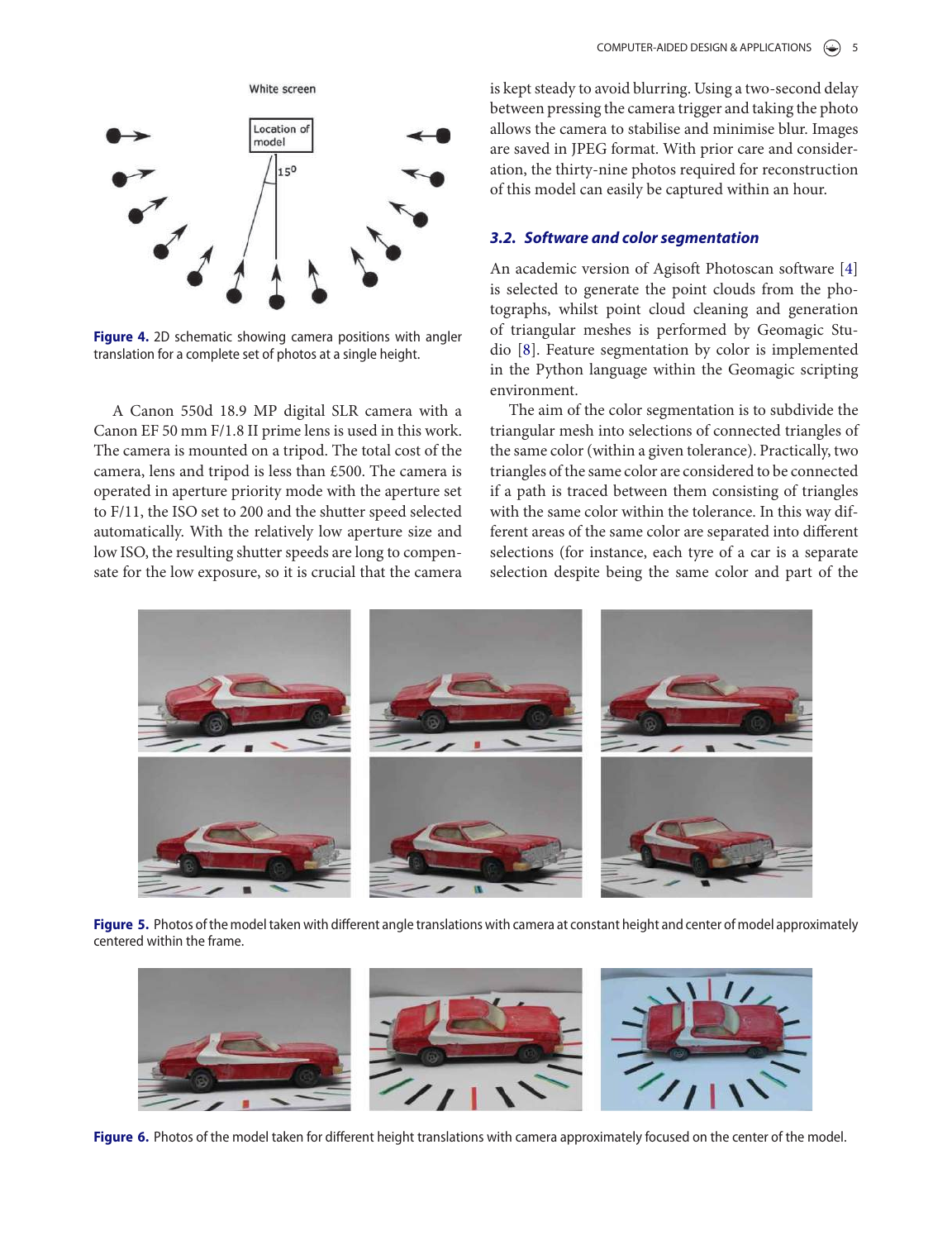same mesh). By operating on the triangular mesh rather than the point cloud, connectivity between triangles is stored intrinsically through vertices shared between triangles, eliminating the need for a nearest-neighbor-type search as would be required if using point clouds [\[13](#page-14-9)].

The color segmentation algorithm is implemented via the Python language and uses Geomagic libraries (app.v2), which interact with the software GUI system. The libraries utilise the object-orientated programming methodology of Python, with triangles, points, meshes and models, etc. stored as objects within their appropriate classes.

In Geomagic scripting, each triangle and each vertex of the mesh is given a unique ID. Color data is stored at the vertices with each vertex having R, G and B values. The color value of each triangle drawn to the screen is



**Figure 7.** The triangle selection (pink triangles) as an initial input of the color segmentation algorithm.

the mean of the values of its vertices. Selections of triangles are treated as objects containing a reference to the mesh the selection is located on and a list of the indices of the triangles in that selection. Triangles are selected in the GUI window using the selection tools then appended to a current or new selection in the script.

In the present work, triangles on the mesh are selected in the Geomagic GUI window located on the region to be segmented. This creates the initial triangle selection  $S_1$ . A typical triangle selection for  $S_1$  (pink triangles) is shown in Fig. [7](#page-5-0) within the white area of the mesh. This triangle selection is the initial input of the color segmentation algorithm.

The triangles selected in  $S_1$  should be located on the feature to be considered and have colors typical of that feature. They are not required to be connected. The mean value of R, G and B is calculated for all vertices of triangles contained in  $S_1$  and this is considered to be the RGB value of the selection. An RGB range is calculated by defining a lower limit of each color component by multiplying the mean RGB values by a number between 0 and 1 and the upper limit of each color component by multiplying the mean RGB values by a number greater than 1 (typical values are 0.9 and 1.1). These multiplication factors are defined by the user and may be different for each color channel depending on the specific problem being considered.

The segmentation algorithm is split into two main parts (see Fig. [8\)](#page-5-1). The first part locates all triangles in the selected mesh with vertex R, G and B values within the RGB range and appends them to a selection  $S_2$ . This is shown schematically in Fig. [8\(](#page-5-1)a). In contrast, the second part of the algorithm checks for triangles in  $S_2$  (and hence

<span id="page-5-0"></span>

<span id="page-5-1"></span>**Figure 8.** Segmentation algorithm schematic: (a) all triangles within the RGB range are selected; (b) only triangles connected to other triangles in the RGB range are selected from the initial selection  $(S_1)$ .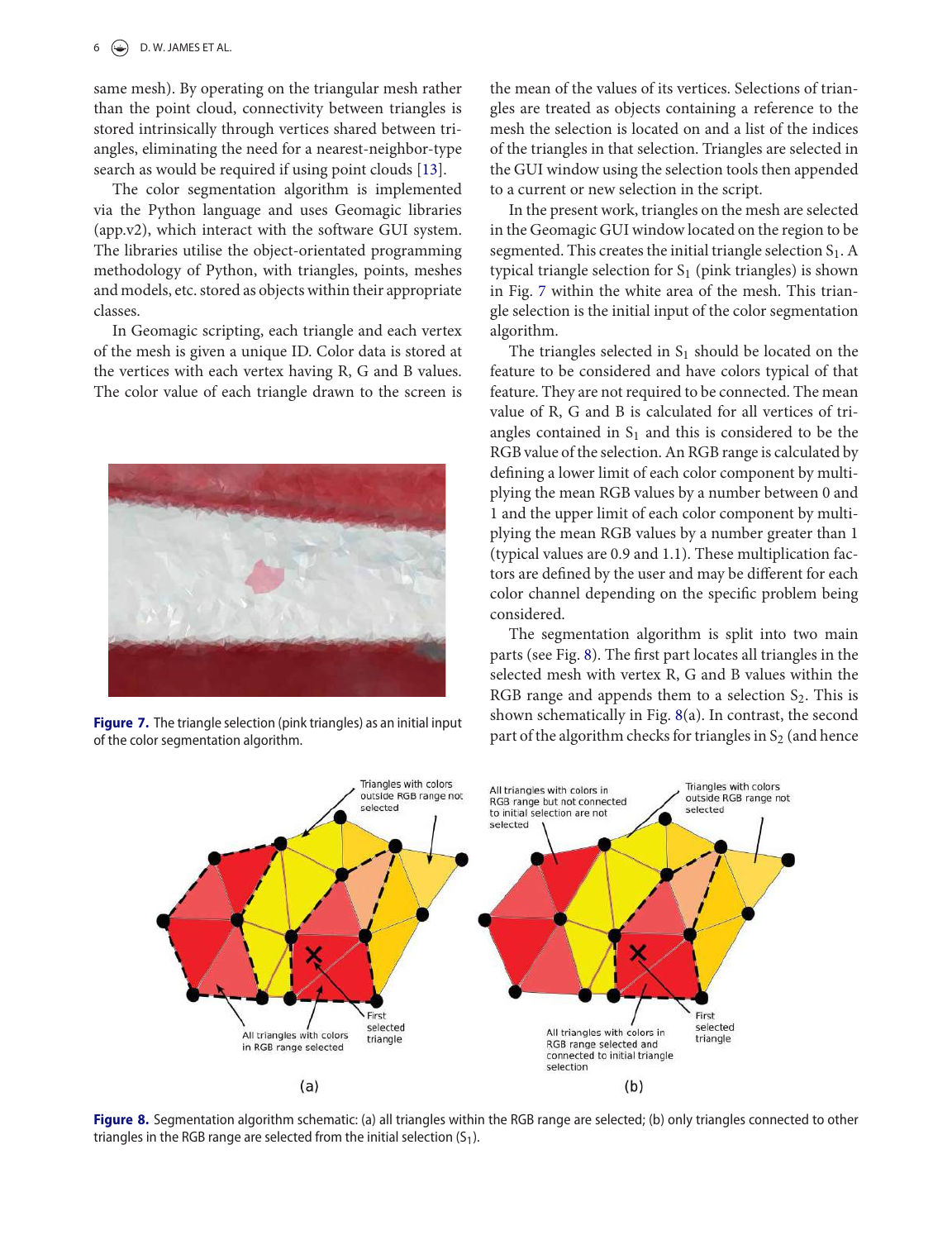in the RGB range) that are connected to an arbitrarily selected triangle  $t_1$  in  $S_1$  (as shown in Fig. [8\(](#page-5-1)b)). These connected triangles are bounded by triangles not in S<sub>2</sub>.

The second part of the algorithm is recursive, with triangles in the RGB range attached to triangles that have been appended to the final triangle selection added at each iteration. New selections  $S_3$  and  $S_t$  are created, with S3 being the final selection of connected color-matched triangles, and  $S_t$  a temporary selection, which will contain only triangles appended to  $S_3$  in the previous iteration. Initially, a single triangle arbitrarily selected from  $S_1$  is stored in  $S_t$ . All triangles that share a vertex with triangles in  $S_t$  are checked if they are also a member of  $S_2$ . If they are, then they are appended to  $S_3$ . The triangles stored in  $S_t$  are removed and replaced with those triangles that have just been added to  $S_3$ . If  $S_t$  is empty after a number of iterations, then no further triangles are appended to the final selection. Thus, all triangles that are connected to  $t_1$ within the RGB range have been found and the routine ends. A flow diagram of the algorithm is shown in Fig. [9.](#page-6-0)

The algorithm is split into two separate parts, rather than checking whether a triangle is in the RGB range and connected at the same time, owing to the creation and use of a vertex-triangle list in the connectivity check, which lists triangles connected to each vertex. The list is time consuming to search; constructing and searching within a smaller list containing only triangles in  $S_2$ is more computationally efficient.

A schematic of how the triangles are appended to selection  $S_3$  is shown in Fig. [10.](#page-7-0) The selected region grows from  $t_1$  until it reaches mesh members that do not correspond to the RGB criteria. The final selection grows in



<span id="page-6-0"></span>**Figure 9.** Color segmentation algorithm.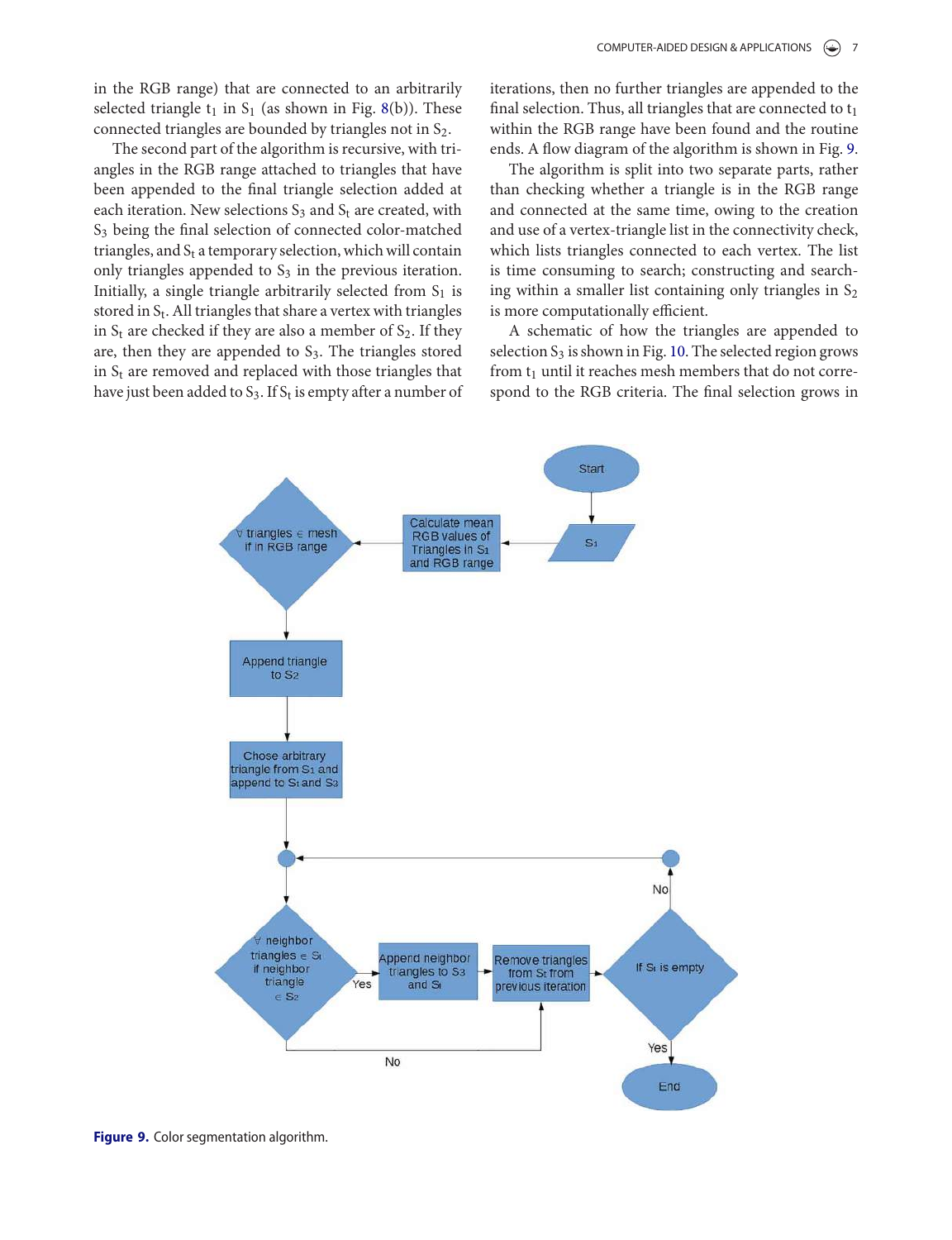

<span id="page-7-0"></span>**Figure 10.** Color segmentation algorithm schematic; triangles selection appended for each iteration.

all directions, adding a layer of triangles at each iteration until a triangle outside the RGB range is reached.

## **4. Photogrammetry – practical considerations**

<span id="page-7-3"></span>There are guides and documentation available on the best practice for taking photographs to be used in the photogrammetry process [\[11\]](#page-14-11). In this section, the main steps of the photogrammetry computer program are introduced, including common issues related to constructing accurate and representative 3D point cloud data in the photography stage. Practical examples highlighting the issues and problems observed are presented, and ways to overcome these shortcomings are discussed. From a high-level overview, the main steps of a photogrammetric computer program are:

**Feature recognition** – Each photograph is analysed and key features are identified. Generally, variations of the SIFT algorithm developed by Lowe [\[14](#page-15-1), [15](#page-15-12)] are considered. The SIFT algorithm is designed to have rotation, translation, illumination and viewpoint invariance, so a feature is identified as the same with good accuracy from different photos taken, independent of the distance and angle from the object.

**Key feature matching** – Key features have to be matched between photos. Key features are given a mathematical descriptor dependent on the gradient of the surrounding pixels. The design of the algorithm means that the descriptors given to different key points on the object allow them to be distinguished from each other. The descriptors are transformation invariant, thus, key points corresponding to the same feature in different photographs will have similar descriptor values, allowing them to be identified and grouped together

**Alignment of cameras** – The coordinates of the camera locations relative to each other and the recognised features are calculated by minimising the error between distances on images and expected distances for all camera positions for the grouped key points. This minimisation is collectively known as bundle adjustment [\[2\]](#page-14-12).

<span id="page-7-2"></span>**Construction of dense point cloud** – Once the camera locations are aligned and the distances between key features are known, the dense point cloud is constructed. This is the most computationally intensive step in the photogrammetry process.

Table [1](#page-7-1) shows common problems and issues that are encountered with photogrammetric subjects and the photography environment, and gives a brief description

<span id="page-7-1"></span>

| Problem                                   | Symptoms                                                                                                                                                                       | Solutions                                                                                    |
|-------------------------------------------|--------------------------------------------------------------------------------------------------------------------------------------------------------------------------------|----------------------------------------------------------------------------------------------|
| Shiny surfaces or<br>transparent surfaces | Reflected objects may be identified as key points, but will move relative to<br>the object to be reconstructed with camera position                                            | Use of talcum powder to make surfaces matt                                                   |
| Camera shake                              | Causes blurring so that features are not distinct and cannot be detected<br>via the key feature detection                                                                      | Use of a tripod / Use delay shutter to avoid<br>camera shaking by user                       |
| Poor depth of field                       | Parts of the object are out of focus so cannot be detected by the feature<br>detection                                                                                         | Fix aperture and ISO / Use of prime lens                                                     |
| Specular reflections                      | Specular reflections caused by spot light sources may obscure or be<br>identified as key features. These will move with camera position, causing<br>issues to camera alignment | Take photos in diffuse lighting environment                                                  |
| <b>Background features</b>                | Program may place more emphasis on key features matching within the<br>background features, affecting the minimisation algorithm                                               | Use white screens to make a plain<br>background/Mask background in Photoscan                 |
| Features not seen in<br>many photographs  | If photos do not contain enough overlapping areas, key features may not<br>be available in enough photos to allow effective minimisation of camera<br>positions                | Take at 15 <sup>°</sup> increments ensuring that a feature<br>is present in more photographs |

**Table 1.** Common issues with photogrammetric subjects and environment.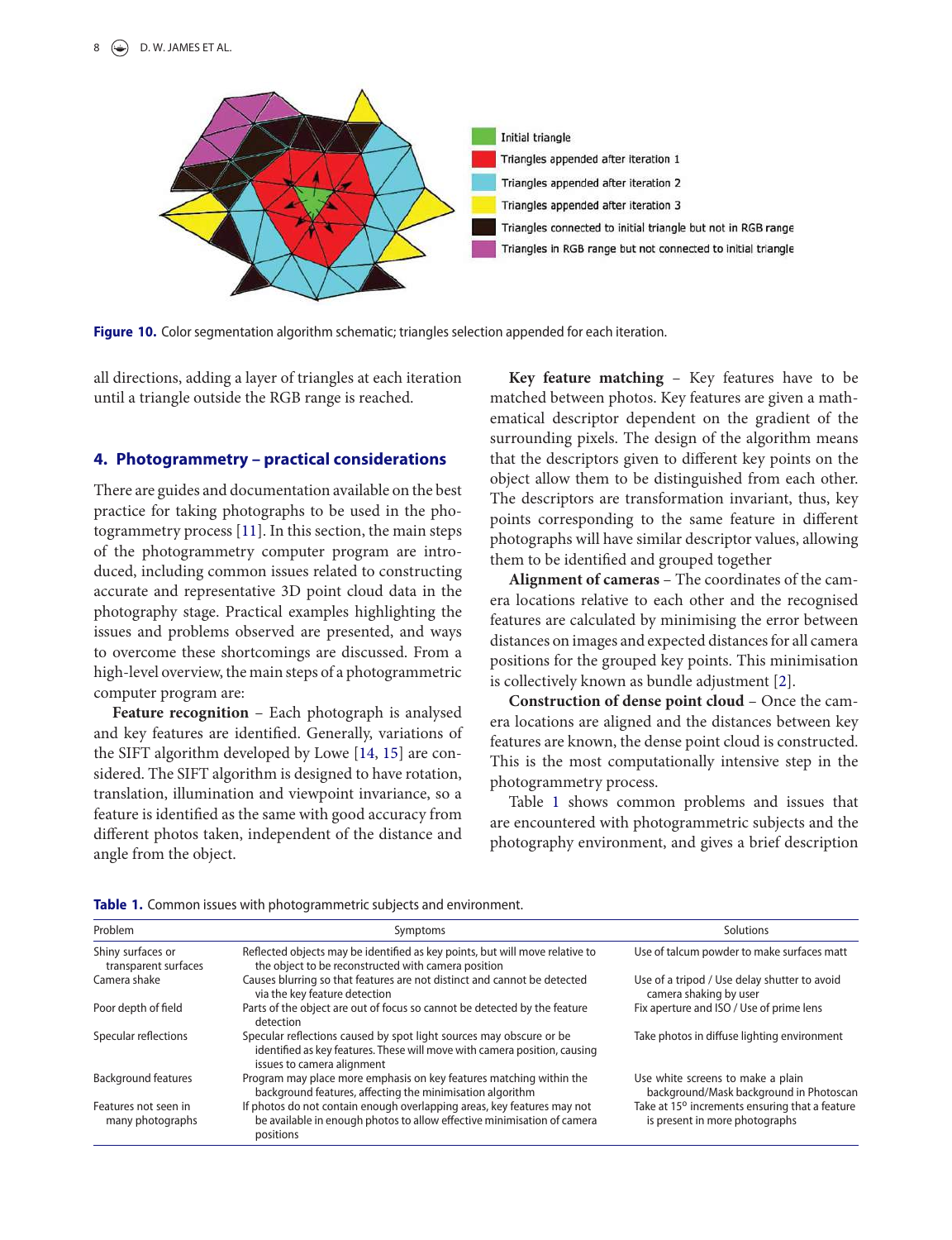of how they affect the photogrammetry program and the basic steps followed in this work to minimise the effects.

An example of bad practice in the photogrammetry process is presented and described below. Fig. [11\(](#page-8-0)a) shows an image from a set that produced poor results, including failure to align the cameras, while Fig. [11\(](#page-8-0)b) is an image from a set that produced good results.

In Fig. [11\(](#page-8-0)a), the surfaces of the model are shiny, resulting in many reflections. The environment where the picture is taken is exposed to spot light sources. Moreover, parts of the model are out of focus. A partial remedy to these photogrammetry drawbacks is the use of talcum so that the surfaces are matt, as shown in Fig. [11\(](#page-8-0)b). Note that the background is plain and the entire model is in focus.

Minimising shiny surfaces and avoiding specular reflections has the largest effect on the photogrammetry results[\[11\]](#page-14-11). Reflections in the surfaces will move relative to the object in each photo. They are particularly prevalent features and are identified by the feature recognition algorithm, so they might be matched during bundle adjustment, resulting in false key-point matching.

In our procedure, the shininess and transparency of the models' windows in particular contributed to poor results. It was found that taking photos in areas where there is a constant light source and no spotlights, such as light fittings, helped improve the quality of the generated point clouds. Coating the car with a matt powder provided the biggest improvement.

Fig. [12\(](#page-8-1)a) and Fig. [12\(](#page-8-1)b) illustrate images of the point clouds and the triangular meshes generated from the point clouds from two sets of photos of the Gran Torino model, without and with the model being coated with powder, respectively. From the photos without coating, holes and mismatched regions occur on the body panels, and more predominantly in the windows. Interestingly,



**Figure 11.** Problems with photogrammetric process, (a) a poor image (b) resulting good image.

<span id="page-8-1"></span><span id="page-8-0"></span>

**Figure 12.** Point clouds triangular meshes generated from images of model with and without matt coating demonstrating improvement in quality after coating application: (a) point cloud without matt coating; (b) point cloud with matt coating; (c) triangular mesh without matt coating; and (d) triangular mesh with matt coating.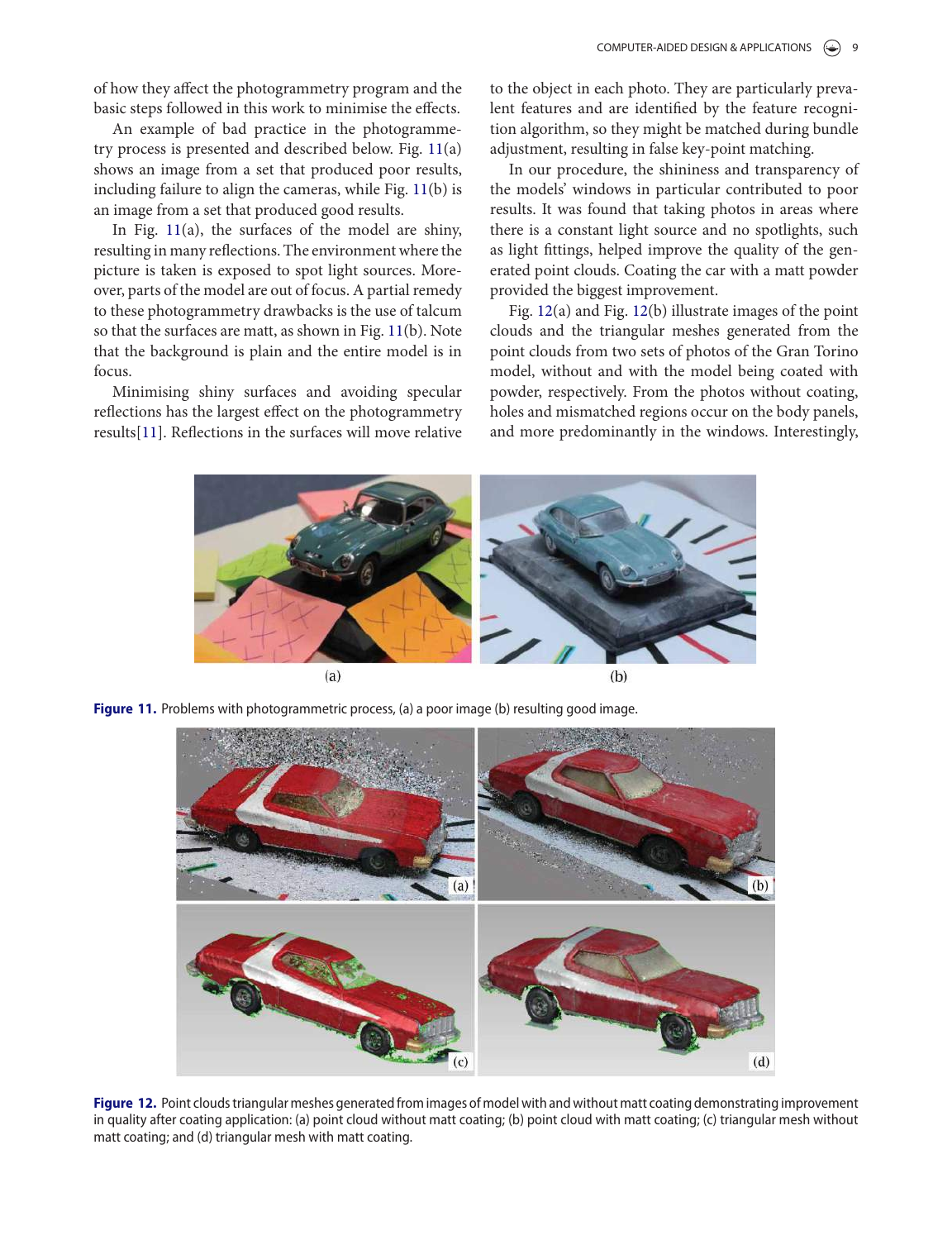

<span id="page-9-1"></span>**Figure 13.** Movement of a false feature, recognised owing to shininess; (a) Reflection of the wing mirror in the door in the first photo; (b) key points locations of the wing mirror reflection; (c) reflection of the wing mirror in the door in the second photo after translation of the camera position; and (d) key points locations of the translated wing mirror reflection, despite the translation of position relative to the car.

for the powdered model, these problems are almost completely eliminated and reconstruction of the body panels and widows is enhanced.

Another common problem with the photogrammetry process is the movement of false key features within the model, as illustrated in Fig. [13,](#page-9-1) which shows the model's wing mirror reflected in the door in two photos from different locations when the powder coating the model has been rubbed off from the door. Clearly, the reflection of the model's wing mirror in the door is recognised in both images; however, this feature has shifted relative to the rest of the model.

<span id="page-9-2"></span>

**Figure 14.** Poor point cloud reconstruction of the door due to reflections.

The resulting point cloud is shown in Fig. [14.](#page-9-2) The dense point cloud is a good representation for most of the model except for the door, which is badly reconstructed, demonstrating the importance of minimising surface reflections.

## **5. Results and discussion**

In this section the utilisation of Photoscan and Geomagic Studio software to generate point clouds and triangular meshes is discussed, along with the implementation and effectiveness of the color segmentation algorithm.

## <span id="page-9-0"></span>*5.1. Creation of point clouds and triangular meshes*

Point clouds are created with Photoscan software from the photographs. The camera is calibrated using Agisoft lens software, which is packaged with Photoscan. Initially, backgrounds of photos are masked, as shown in Fig. [15,](#page-10-0) so that key features identified on background objects are not used in the camera location minimisation scheme.

Bundle adjustment is performed using the align photos option (described above), under standard settings. The align photos setting builds a sparse point cloud based on the tie points, which are the locations of key features that have been matched on two or more images. The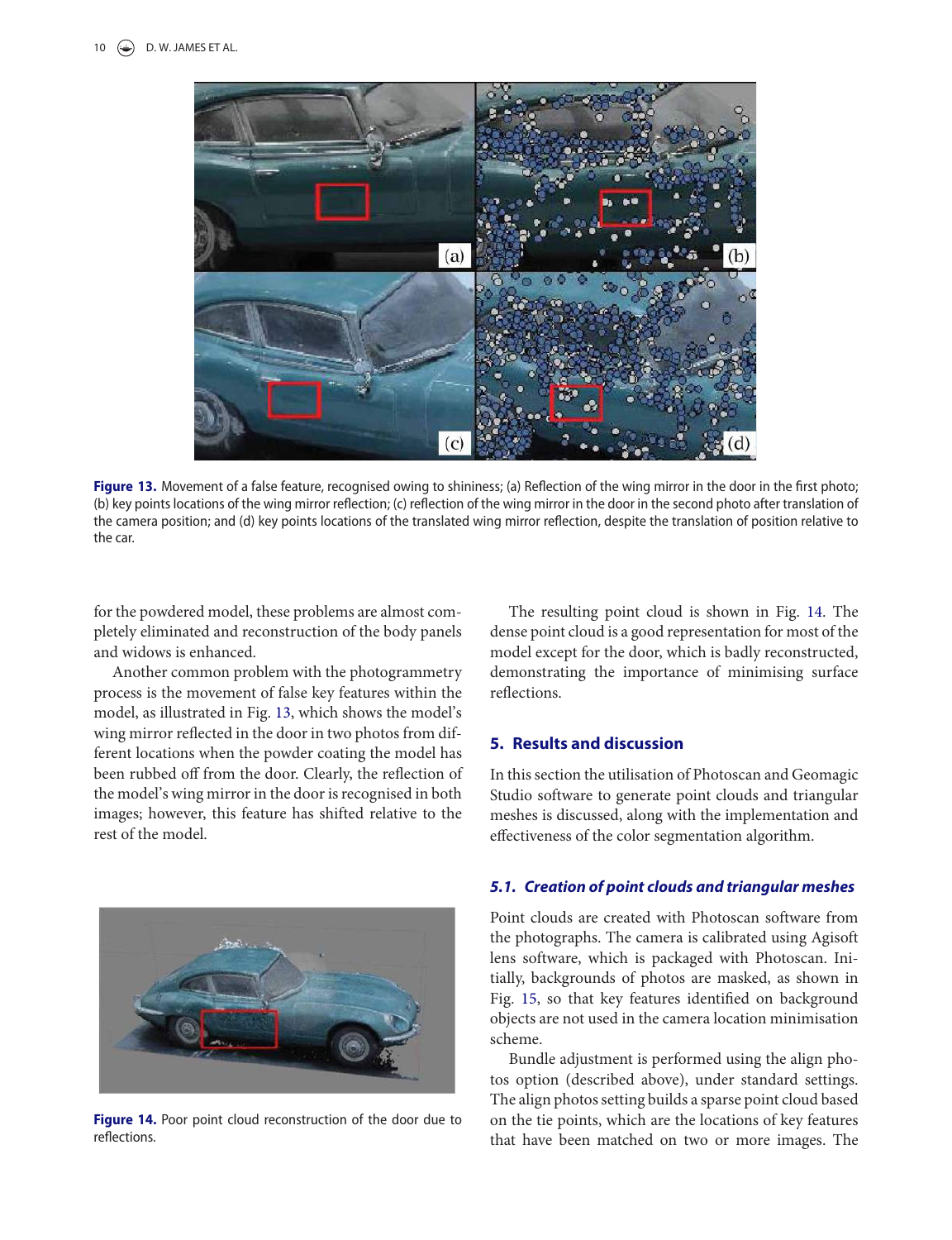

**Figure 15.** Masking of the background.

result of this procedure showing a sparse point cloud and the calculated positions of the cameras is presented in Fig. [16.](#page-10-1)

The dense point cloud is created using the build dense cloud option, with quality set to medium, producing a point cloud with approximately 2 million points for the models considered in the present work. Depth filtering, which removes points regarded as outliers, is set to mild. Complete dense clouds are shown in Fig. [17.](#page-10-2)

Smooth triangular meshes are created in Geomagic Studio software (see Fig. [18\)](#page-10-3). These are filtered to remove outliers and small holes are filled. The final triangle count is set to around 200 000 triangles.

<span id="page-10-0"></span>

**Figure 16.** Bundle adjustment and creation of a sparse point cloud.

<span id="page-10-1"></span>



<span id="page-10-3"></span><span id="page-10-2"></span>

Figure 18. Triangular mesh created for: (a) the E-type model, (b) the Gran Torino model.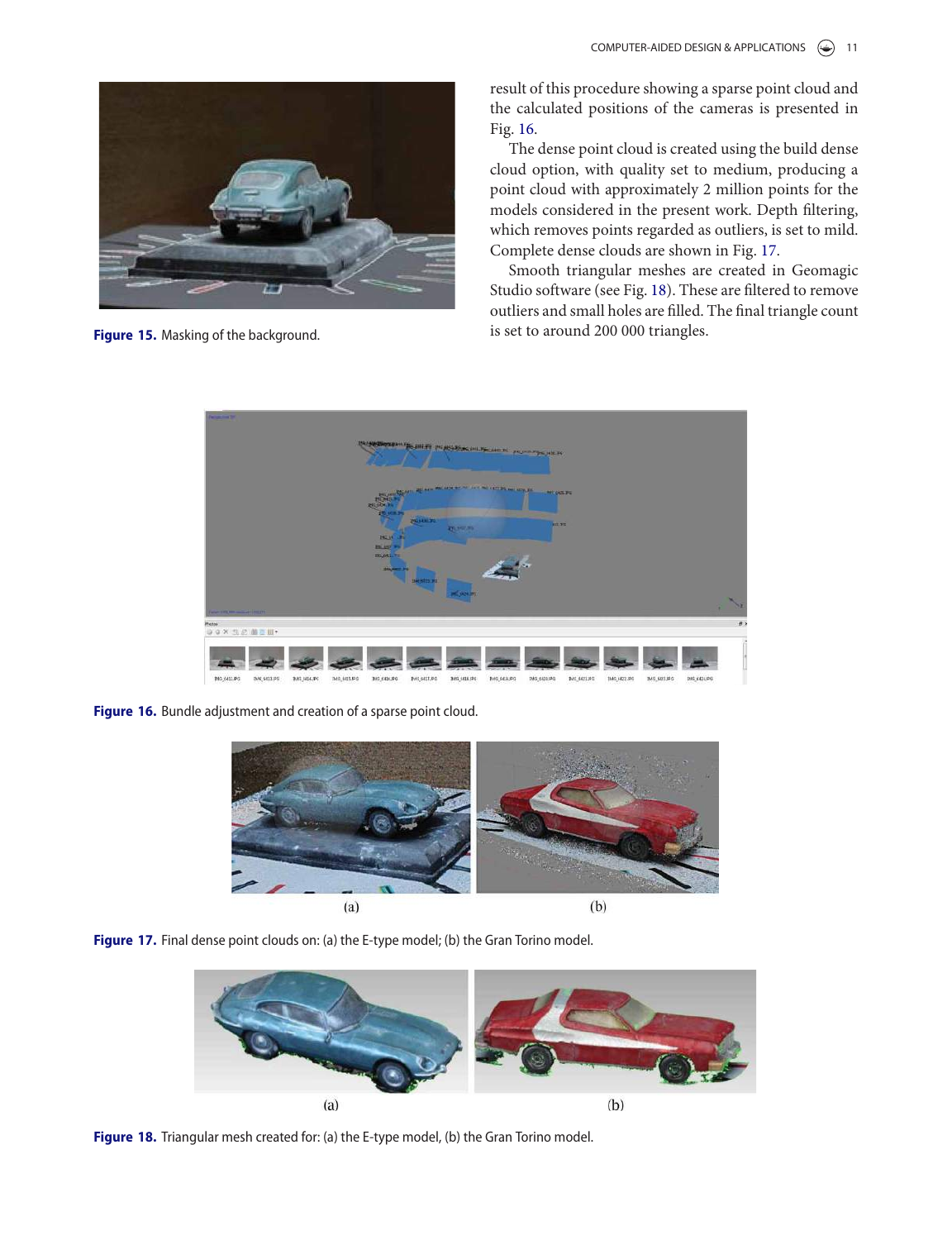# *5.2. Color segmentation*

The color segmentation algorithm is applied on the models to separate the body shell of the cars from other parts.

# *5.2.1. Color segmentation applied to the Gran Torino model*

This novel procedure is particularly effective on the Gran Torino model, taking advantage of the distinct differences in color of the car body shell and other parts. The limits on the RGB values could be set quite far apart because the blue and green values are low compared with the red value for the body shell. For instance, at a randomly selected vertex near the center of the car roof, the RGB values are set to 163, 82, and 89, respectively. Other parts, such as the windows, chrome parts and wheels, have their red, green and blue channels at similar levels. At a randomly selected vertex in the center of the windscreen the RGB values are 153, 156 and 143, and at a randomly selected vertex near the center of the rear bumper they are 98, 101 and 106. Variation in the RGB values across each feature occurs for two reasons: firstly, the camera position varies for each photograph, which may result in different exposure levels and therefore affect the brightness. This is reflected in a shift in all three RGB values. Secondly, there is physical color variation within the model. Correspondingly, a tolerance on matching RGB values is required. The lower tolerance was set to 0.95 and the upper tolerance was set to 1.05 for all three values.

To demonstrate this methodology, practical examples of the color segmentation routine are shown in Fig. [19](#page-11-0) and Fig. [20,](#page-11-1) which illustrate the removal of the side window and the removal of the trim at the bottom of the



**Figure 20.** Removing the trim from the bottom of the car: (a) select triangles on the lower trim; (b) apply color segmentation to select all connected triangles within RGB limits; and (c) remove selected triangles.

<span id="page-11-1"></span>doors, respectively, from the Gran Torino model. Initially, a few sample points are selected, as in Fig. [19\(](#page-11-0)a). The color segmentation routine is run and most of the triangles located on the trim are then automatically selected (those that are not are outside the RGB range); see Fig. [19\(](#page-11-0)b) and Fig. [20\(](#page-11-1)b). In both cases, the selected triangles are bounded at the edges of the trim by the red triangles of the car body. Fig. [19\(](#page-11-0)c) shows that after removal of the triangles selected by color the edges of the window frame are well defined. Likewise Fig. [20\(](#page-11-1)c) shows that, once the selected triangles have been removed, the bottom edges of the door frame are also well defined. Clearly the routine is effective owing to the difference in RGB values, although some isolated triangles still need to be removed using manual selection tools, as shown in Fig. [19\(](#page-11-0)d). The resulting boundary between the car body and trim is accurate and clearly defined.



<span id="page-11-0"></span>**Figure 19.** Color segmentation procedure for part removal. (a) Select initial triangles (pink) in window region, (b) automatically select all connected triangles within the chosen RGB limits, (c) remove selected triangles, (d) remove individual triangles missed during color selection.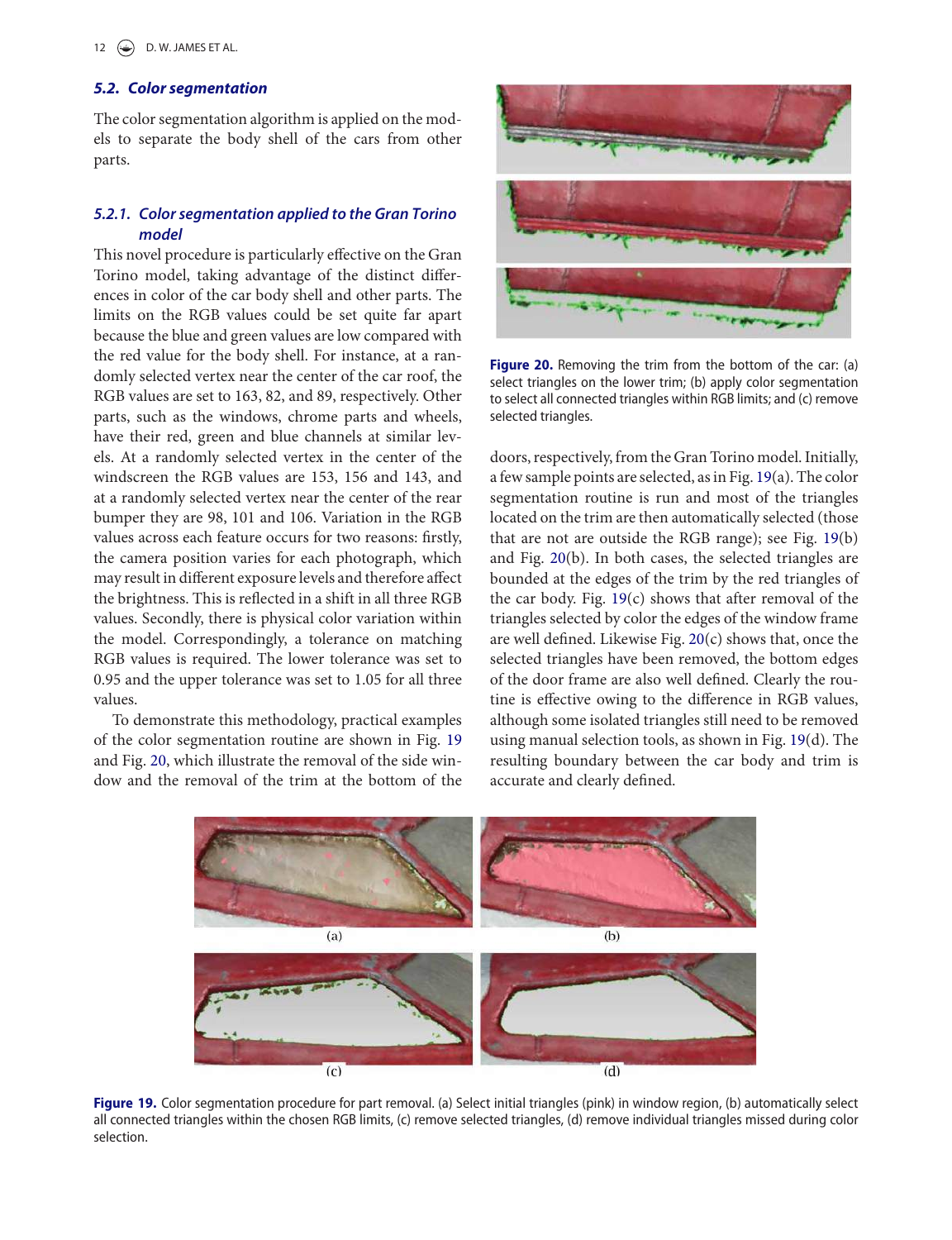Once the color segmentation algorithm is applied and specific regions are removed or separated, Geomagic's boundary modification tool is introduced to clean and straighten the new boundaries that resulted from the segmentation process, as shown in Fig. [21.](#page-12-0)

The resulting CAD surface model created in Geomagic from the above mesh is shown in Fig. [22.](#page-12-1)



**Figure 21.** Cleaned triangular mesh of the car body with other parts removed by color segmentation.

<span id="page-12-0"></span>

**Figure 22.** 3D CAD surfaces of body panels generated from the triangular mesh in Fig. [21.](#page-12-0)

# *5.2.2. Color segmentation applied to the E-type model*

The color segmentation routine was less effective on the E-type model, because the colors of the body shell have RGB values close to those in other features, such as the windows. This demonstrates that for color segmentation to be effective, the features' colors should have suitably different RGB values (the shortcomings of this operation are overcome in the next section, 5.3). However, in another area within this model, the wheels and wheel arches were joined by a region of black triangles owing to cast shadows. Color segmentation proved effective in removing these areas from inside the wheel arches, as shown in Fig. [23.](#page-12-2) The final triangular mesh with wheels removed is shown in Fig. [24.](#page-12-3)



**Figure 24.** Cleaned triangular mesh of the E-type body with wheels removed using color segmentation.

#### <span id="page-12-3"></span>*5.3. Marking boundaries*

The ineffectiveness of the color segmentation algorithm on the E-type model due to the RGB values of the model's features being too similar represents a drawback to the proposed technique. It will often be the case that different features of an object will have similar colors. An intuitive solution to this problem is the manual creation of boundaries on the object prior to photographing. The color segmentation algorithm only requires a feature to be bounded entirely by triangles with RGB values outside the limits to be effectively segmented. In these circumstances, various practical approaches are

<span id="page-12-1"></span>

<span id="page-12-2"></span>**Figure 23.** Successive steps to remove the shadow between the wheel and wheel arch for the E-type model: (a) Select triangles in area to remove, (b) Run color selection routine to select connected and color-matched triangles, (c) Delete selected triangles.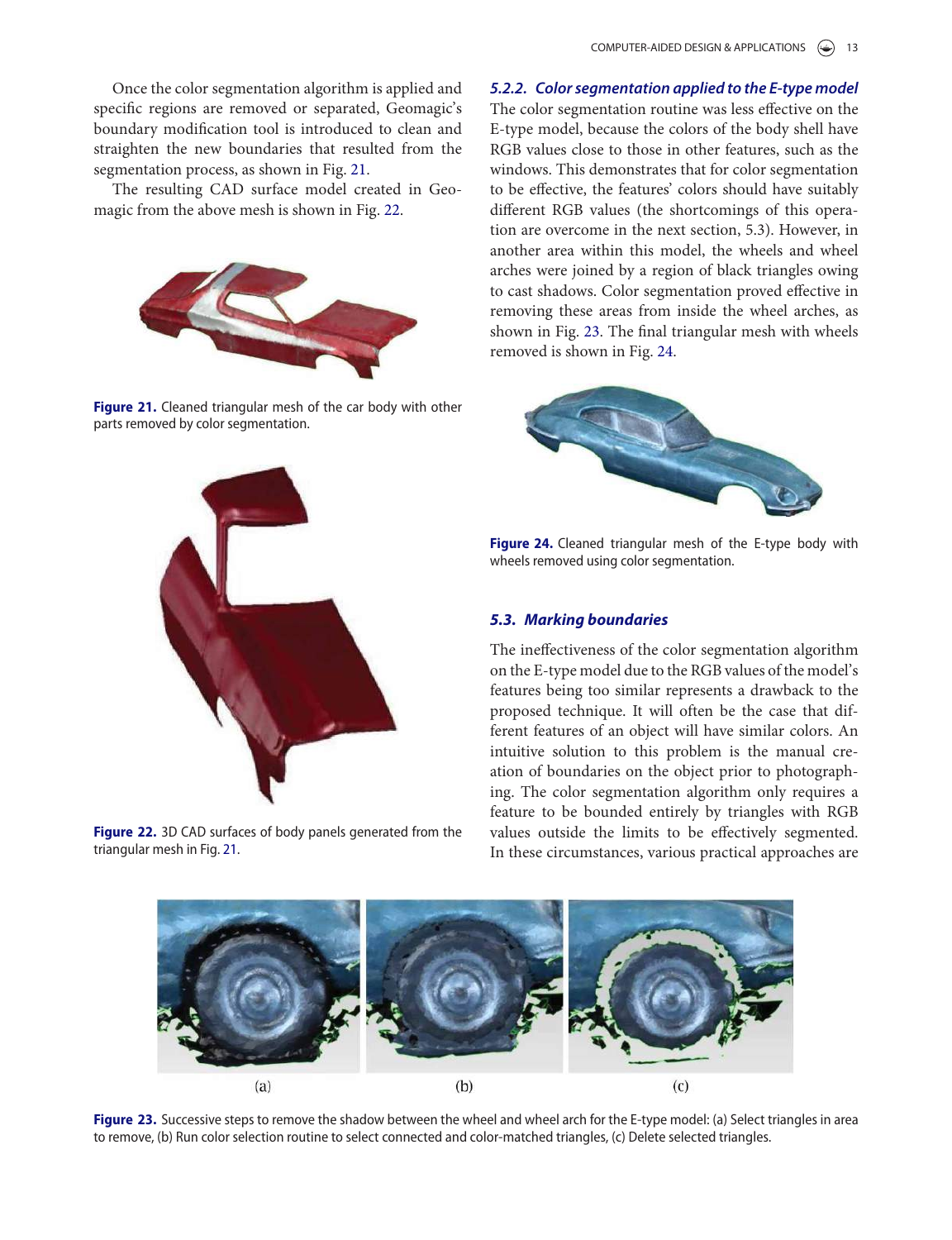employed to create the boundaries, such as colored tapes or paints. In fact, marking boundaries on the object could also help to easily segment features with multiple colors, provided that the boundaries have a different color to all colors in the features. This will allow the user to manually select all triangles falling within the boundary for further manipulations.

To demonstrate the effectiveness of this intuitive approach, a further set of photos were taken with the two models marked with black lines (using a marker pen) dividing them into different features, as shown in Fig. [25.](#page-13-0) With this pre-marking of the boundaries, features of the models with the same color, such as body panels or doors, can be segmented easily.

For example, Fig. [26](#page-13-1) demonstrates the steps followed in the removal of the rear window of the E-type using the marked boundary to isolate the window from the frame. Fig. [26\(](#page-13-1)a) shows the selection of initial triangles on the black-marked boundary, whilst Fig. [26\(](#page-13-1)b) depicts the application of the color segmentation algorithm and the removal of selected triangles in the boundary region. Finally, Fig. [26\(](#page-13-1)c) illustrates the removal of the rest of the window, and the use of Geomagic Studio to tidy the new edge of the mesh.



**Figure 25.** Images of the models with feature boundaries marked manually.

<span id="page-13-0"></span>

**Figure 26.** Selection and removal of the E-type rear window via color segmentation using marked boundaries: (a) the selection of initial triangles on the marked boundary; (b) application of color segmentation and the removal of triangles on the boundary; (c) removal of the window and tidying of the new edge.

<span id="page-13-1"></span>

<span id="page-13-2"></span>**Figure 27.** (a) The selection of red triangles in the black-bounded region, which was marked on the model prior to photographing (on top of the Gran Torino boot); (b) selected triangles after running the color segmentation algorithm.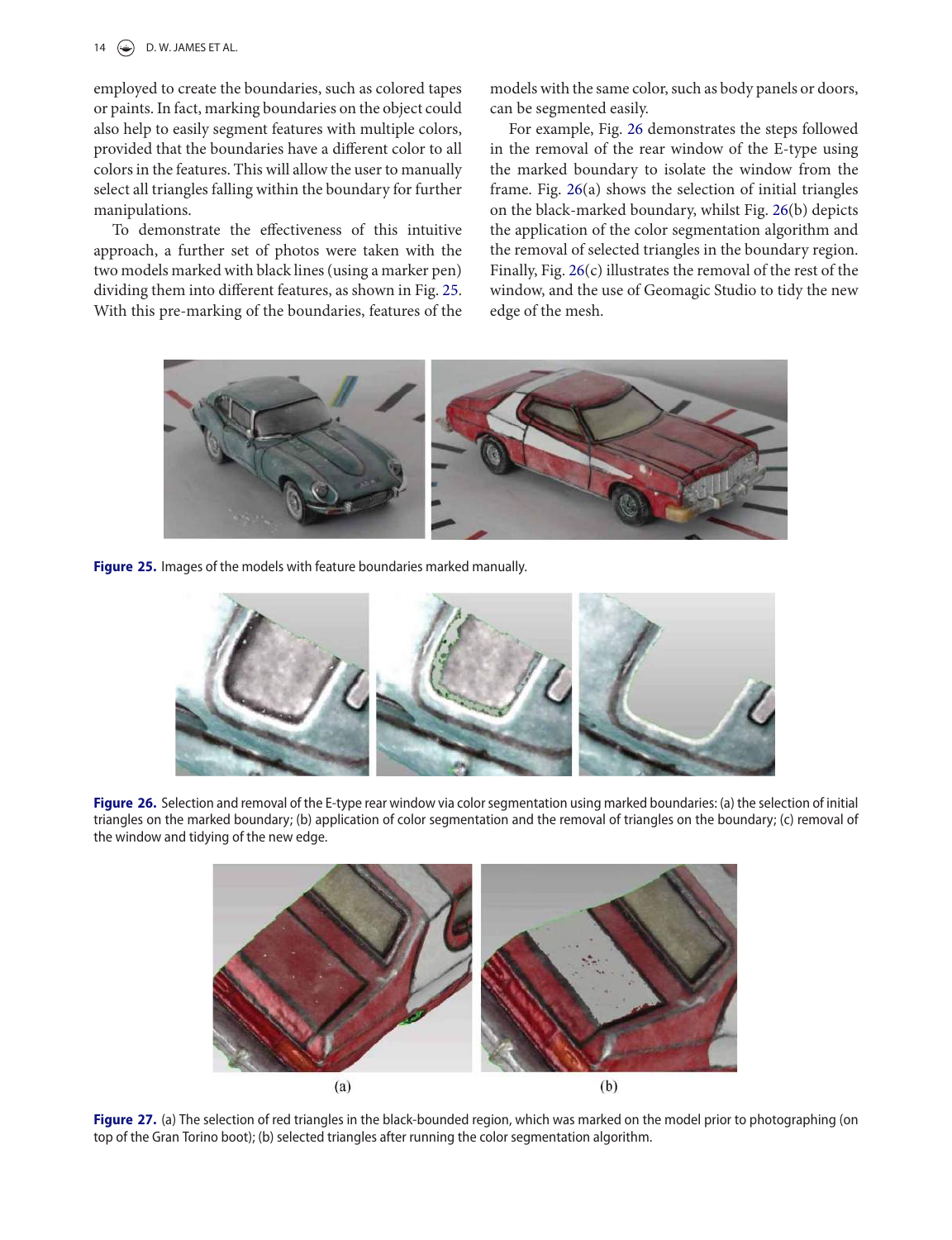Similarly, Fig. [27](#page-13-2) demonstrates that using marked boundaries is effective in segmenting parts of the same color provided the boundaries around them are complete. In this case, the top of the boot is selected. It is worth mentioning that in cases where there are small gaps in the boundary (triangles with no boundary color, for physical or computational reasons), the RGB values of these triangles could be modified to fill the gaps using software such as MeshLab (meshlab.sourceforge.net).

# **6. Conclusions**

In this work, the photogrammetry procedure is demonstrated as a relatively cheap and cost-effective method of constructing 3D point clouds for reverse engineering applications, leading to generating CAD ready models that could be utilised in FEA simulations or 3D printing. A practical demonstration is conducted to show that, with the affordable commercial software Photoscan effective point clouds are generated easily, quickly and accurately using standard, low-cost photography equipment.

Innovative to this approach, feature segmentation is achieved based on the color information captured from the photographs. This is an advantage over most current 3D scanners, which only capture spatial data, leaving the user with the difficult task of performing the feature segmentation. Some newer 3D scanner models are able to capture color information and the techniques developed here are equally applicable to point clouds produced by these scanners.

Additionally, we have applied the color segmentation to triangular meshes, making use of the fact that vertices are shared by a number of triangles. The aim of the color segmentation technique presented is not to completely automate the time-consuming process of feature segmentation but rather to be a tool available to the user to improve the efficiency of accurately segmenting a mesh produced by photogrammetry. For this, an example of an algorithm used for color segmentation is demonstrated on model cars with a scope for further process optimisation. The present feature segmentation approach is enhanced by marking boundaries on the object prior to photogrammetry taking place, enabling the procedure to be more effective, even with model parts of the same color.

## **Acknowledgement**

The authors acknowledged the European Regional Development Fund (ERDF) through the Welsh Government financial contribution to undertake this study.

### **ORCiD**

David W. James<sup>1</sup> <http://orcid.org/0000-0003-3951-9187> *Fawzi Belblidia* <http://orcid.org/0000-0002-8170-0468> *Jurgen E. Eckermann* **b** <http://orcid.org/0000-0001-6961-0972> Johann Sienz <sup>D</sup> <http://orcid.org/0000-0003-3136-5718>

## **References**

- <span id="page-14-1"></span>[1] 123D-Catch, [www.123dapp.com/catch,](http://www.123dapp.com/catch) Autodesk software.
- <span id="page-14-12"></span>[2] Agarwal, S.; Snavely, N.; Seitz, S.; Szeliski, R.: Bundle Adjustment in the Large, in Computer Vision – ECCV 2010, Daniilidis, K.; Maragos, P.; Paragios, N., Editors, Springer Berlin Heidelberg. [2010,](#page-7-2) 29–42. [http://dx.doi.](http://dx.doi.org/10.1007/978-3-642-15552-9_3) [org/10.1007/978-3-642-15552-9\\_3](http://dx.doi.org/10.1007/978-3-642-15552-9_3)
- <span id="page-14-7"></span>[3] Agathos, A.; Pratikakis, I.; Perantonis, S.; Sapidis, N.; Azariadis, P.: 3D Mesh Segmentation Methodologies for CAD applications, Computer-Aided Design and Applications, 4(6), [2007,](#page-2-1) 827–841. [http://dx.doi.org/10.1080/1686](http://dx.doi.org/10.1080/16864360.2007.10738515) [4360.2007.10738515](http://dx.doi.org/10.1080/16864360.2007.10738515)
- <span id="page-14-2"></span>[4] Agisoft-PhotoScan, [www.agisoft.com,](file:www.agisoft.com) Agisoft Software.
- <span id="page-14-3"></span>[5] Bay, H.; Tuytelaars, T.; Van Gool, L.: SURF: Speeded Up Robust Features, in Computer Vision – ECCV 2006, Leonardis, A.; Bischof, H.; Pinz, A., Editors, Springer Berlin Heidelberg. [2006,](#page-1-1) 404–417. [http://dx.doi.org/10.10](http://dx.doi.org/10.1007/11744023_32) [07/11744023\\_32](http://dx.doi.org/10.1007/11744023_32)
- <span id="page-14-5"></span>[6] Bhatla, A.; Choe, S.Y.; Fierro, O.; Leite, F.: Evaluation of accuracy of as-built 3D modeling from photos taken by handheld digital cameras, Automation in Construction, 28, [2012,](#page-1-2) 116–127. [http://www.sciencedirect.com/science/](http://www.sciencedirect.com/science/article/pii/S092658051200115X) [article/pii/S092658051200115X](http://www.sciencedirect.com/science/article/pii/S092658051200115X)
- <span id="page-14-10"></span>[7] Chang, K.-H.; Chen, C.: 3D Shape Engineering and Design Parameterization, Computer-Aided Design and Applications, 8(5), [2011,](#page-3-1) 681–692. [http://www.tandfonline.](http://www.tandfonline.com/doi/abs/10.3722/cadaps.2011.681-692) [com/doi/abs/10.3722/cadaps.2011.681-692](http://www.tandfonline.com/doi/abs/10.3722/cadaps.2011.681-692)
- <span id="page-14-8"></span>[8] Geomagic, [www.geomagic.com/en,](#page-0-0) Geomagic Software.
- <span id="page-14-6"></span>[9] Golparvar-Fard, M.; Bohn, J.; Teizer, J.; Savarese, S.; Peña-Mora, F.: Evaluation of image-based modeling and laser scanning accuracy for emerging automated performance monitoring techniques, Automation in Construction, 20(8), [2011,](#page-2-2) 1143–1155. [http://www.sciencedirect.com/](http://www.sciencedirect.com/science/article/pii/S0926580511000707) [science/article/pii/S0926580511000707](http://www.sciencedirect.com/science/article/pii/S0926580511000707)
- <span id="page-14-4"></span>[10] González-Jorge, H.; Riveiro, B.; Arias, P.; Armesto, J.: Photogrammetry and laser scanner technology applied to length measurements in car testing laboratories, Measurement, 45(3), [2012,](#page-1-3) 354–363. [http://www.sciencedirect.](http://www.sciencedirect.com/science/article/pii/S0263224111004179) [com/science/article/pii/S0263224111004179](http://www.sciencedirect.com/science/article/pii/S0263224111004179)
- <span id="page-14-11"></span>[11] Granshaw, S.I.: Close Range Photogrammetry: Principles, Methods And Applications, The Photogrammetric Record, 25(130), [2010,](#page-7-3) 203–204. [http://dx.doi.org/10.1111/](http://dx.doi.org/10.1111/j.1477-9730.2010.00574_1.x) [j.1477-9730.2010.00574\\_1.x](http://dx.doi.org/10.1111/j.1477-9730.2010.00574_1.x)
- <span id="page-14-0"></span>[12] Jiang, R.; Jáuregui, D.V.; White, K.R.: Close-range photogrammetry applications in bridge measurement: Literature review, Measurement, 41(8), [2008,](#page-1-4) 823–834. [http://www.sciencedirect.com/science/article/pii/S02632](http://www.sciencedirect.com/science/article/pii/S0263224108000031) [24108000031](http://www.sciencedirect.com/science/article/pii/S0263224108000031)
- <span id="page-14-9"></span>[13] Lai, K.; Bo, L.; Ren, X.; Fox, D.: A large-scale hierarchical multi-view rgb-d object dataset, in Robotics and Automation (ICRA), 2011 IEEE International Conference, IEEE. 2011, 1817–1824.